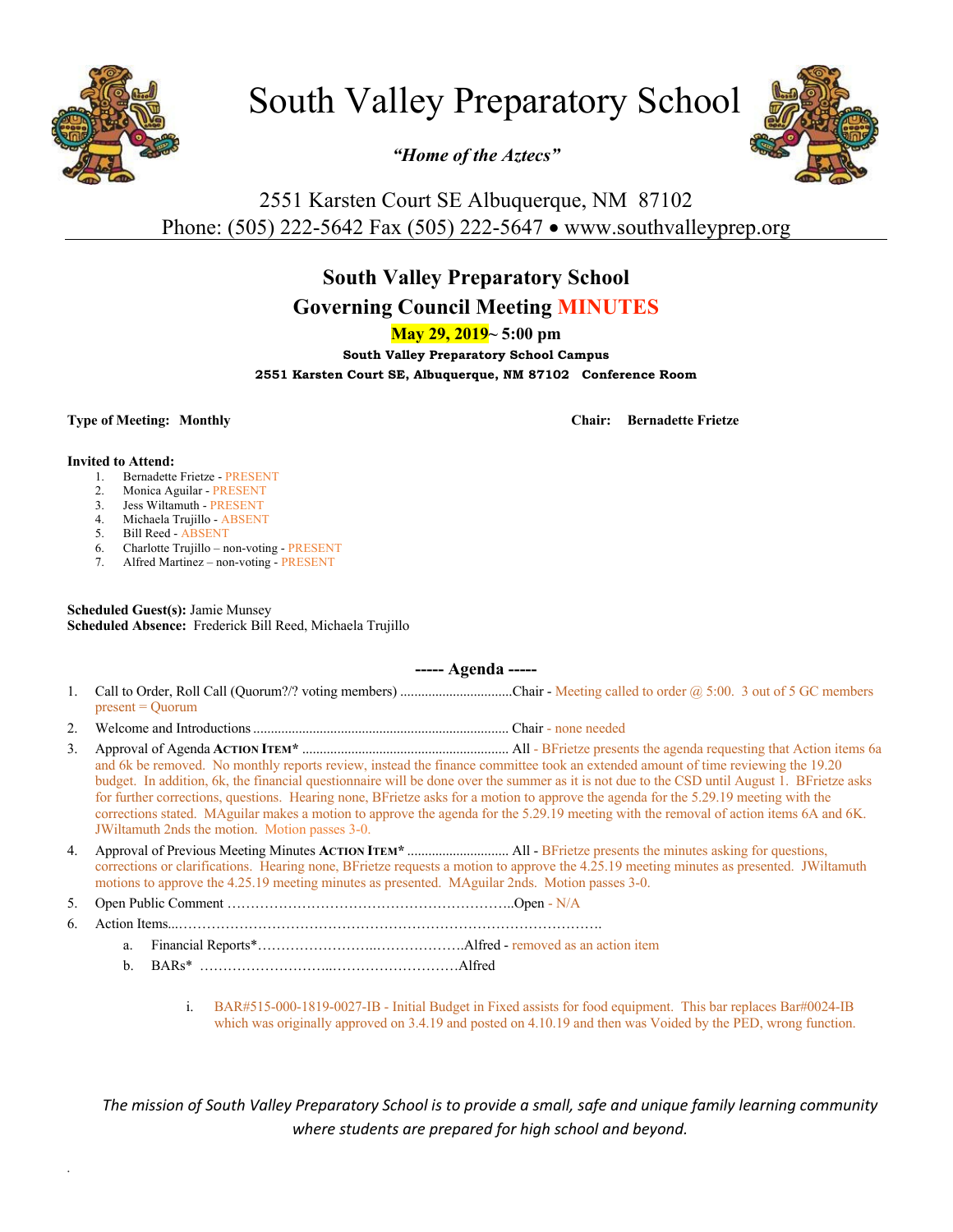BFriteze calls for questions, clarifications….hearing none, BFrietaze calls for a motion to approve Bar ending in 0027- IB. MAguilar motions to approve, JWiltamuth 2nds. Motion passes 3-0.

- ii. BAR#515-000-1819-0028-I Increase in activities fund from 8th grade trip fundraising \$16,446. BFriteze calls for questions, clarifications….hearing none, BFrietze calls for a motion to approve Bar ending in 0028-IB. MAguilar motions to approve, JWiltamuth 2nds. Motion passes 3-0
- iii. BAR #515000-1819-0029-I Initial general fund activities fundraising. BFriteze calls for questions, clarifications….hearing none, BFrietze calls for a motion to approve Bar ending in 0029-IB. MAguilar motions to approve, JWiltamuth 2nds. Motion passes 3-0
- iv. BAR#515-000-1819-0030-D Decrease reversing cash to budget in dinner program. BFriteze calls for questions, clarifications….hearing none, BFrietze calls for a motion to approve Bar ending in 0030-D. MAguilar motions to approve, JWiltamuth 2nds. Motion passes 3-0
- BAR#515-000-1819-0031-I. Increase from Medicaid payments. BFriteze calls for questions, clarifications….hearing none, BFrietze calls for a motion to approve Bar ending in 0031-I. MAguilar motions to approve, JWiltamuth 2nds. Motion passes 3-0
- vi. BAR#515-000-1819-0032-IB Initial budget for prior year left over Golden Apple Foundation Grant. BFriteze calls for questions, clarifications….hearing none, BFrietze calls for a motion to approve Bar ending in 0032-IB. MAguilar motions to approve, JWiltamuth 2nds. Motion passes 3-0
- vii. BAR#515-000-1819-0033-IB Initial budget of Title 3 to be used for PD. BFriteze calls for questions, clarifications….hearing none, BFrietze calls for a motion to approve Bar ending in 0033-IB. MAguilar motions to approve, JWiltamuth 2nds. Motion passes 3-0
- viii. BAR#515-000-1819-0034-I Increase bar for Instructional Material final allocation. BFriteze calls for questions, clarifications….hearing none, BFrietze calls for a motion to approve Bar ending in 0034-I. MAguilar motions to approve, JWiltamuth 2nds. Motion passes 3-0
- ix. Bar#515-000-1819-0035-M Maintenance bar within function- no approval needed
- x. BAR#515-000-1819-0036-M Maintenance bar within function no approval needed
- c. 2019-2020 Budget\* AMartinez presents 2019-2020 proposed budget overview powerpoint. Highlights include the SEG increase vs the decrease in small school size adjustment. In addition the new T&E Index had a decrease affect on SVP. However, with the enrollment cap increase, growth makes up difference plus new bilingual maintenance program. Mandatory 6% or base salary raise for teachers and staff. ED not included in that mandatory requirement. Budget presented reflects 4% for ED. BFriteze calls for questions, clarifications….MAguilar, BFrietze and JWiltamuth request that ED receive 6% as all others. , BFrietze calls for a motion to approve the 2019-2020 budget with the 6% increase in salary for the ED to match all other employees. JWiltamuth motions to approve the 2019-2020 budget with the change stated above. MAguilar 2nds. Motion approved 3-0
- d. 2019-2020 Calendar\* AMartinez and CTrujillo present 2019-2020 calendar. Same amount of PD and instructional days as last year. BFriteze calls for questions, clarifications….hearing none, BFrietze calls for a motion to approve the 2019-2020 calendar. MAguilar motions to approve, JWiltamuth 2nds. Motion passes 3-0
- e. 2019-2020 Lease Assistance Grant\* Martinez has already submitted the Lease Assistance Grant. We are unsure if the grant needs to be officially approved by the board so we have requested that be considered for approval. Lease assistance grant was submitted for rent for lot next door. BFrietze calls for questions, concerns. Hearing none, BFrietze calls for a motion to approve the 19-20 Lease assistance Grant. JWiltamuth motions to approve, Aguilar 2nds. Motion carries 3-0
- f. 2019-2020 Title 1 Application\* Application was submitted w/ initial planning amount of \$67,000. To be used to pay for fulltime parent Liaison and Title 1 EA to support Humanities. BFriteze calls for questions, clarifications….hearing none, BFrietze calls for a motion to approve the 2019-2020 Title 1 Application. MAguilar motions to approve, JWiltamuth 2nds. Motion passes 3-0
- g. 2019-2020 Title 2 Application\* Title 2 application submitted with initial allocation of ~\$7500. \$5200 to go to Teacher PD in GLAD for all teachers to be certified. \$2300 to Admin PD for local, state and national conferences. BFrietze calls for questions, concerns. Hearing none, BFrietze calls for a motion to approve the 19-20 Title 2 Grant Application. JWiltamuth motions to approve, Aguilar 2nds. Motion carries 3-0
- h. 2019-2020 Title 3 Application\* CTrujillo states that SVP will not submit a Title 3 application. Initial planning award was \$1,900. Too difficult to get approval to spend the money and SVP would have to seek a consortia with another school.
- i. 2019-2020 Title 4 Application\* CTrujillo states that the SSAE Grant was submitted for \$10,000. Focus on Healthy schools. \$6500 towards salary for full-time SW and \$3500 for student transportation to the FARM. BFrietze calls for a motion to approve the 19-20 Title 4 Grant Application. JWiltamuth motions to approve, Aguilar 2nds. Motion carries 3-0
- j. 2019-2020 Idea-B Application\*. CTrujillo submitted IDEA-B grant. Initial planning award was \$28,000. The same it has been over the last 9 years despite the increase in Special Education Students being served at SVP. Grant to be used for partial salary of

The mission of South Valley Preparatory School is to provide a small, safe and unique family learning community *where students are prepared for high school and beyond.*

*.*